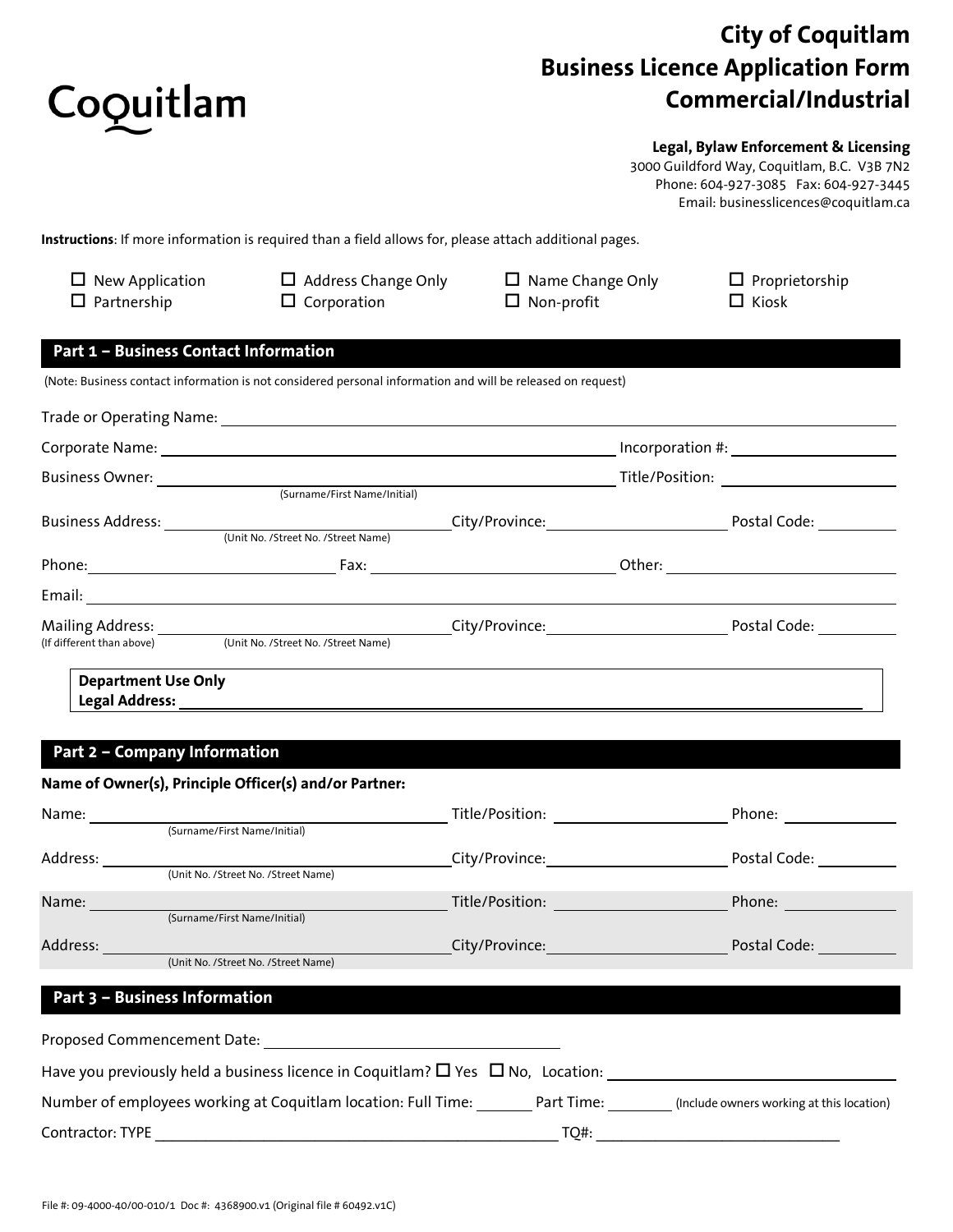|                                                                                    |                                                                                                                     | Are you a joint tenant with any other business in the same premises? $\square$ Yes $\square$ No If Yes, Who:                                 |
|------------------------------------------------------------------------------------|---------------------------------------------------------------------------------------------------------------------|----------------------------------------------------------------------------------------------------------------------------------------------|
|                                                                                    | Are there any Vending/ATM Machines in the premises? $\Box$ Yes $\Box$ No If yes, Leased $\Box$ or Owned $\Box$      |                                                                                                                                              |
| Automatic Vending Machine means any machine or device that:                        | b) sells or dispenses money, a service or goods, or provides music, recreation or amusement of any kind whatsoever. | a) is operated by or requires for the operation thereof the insertion of a coin, token, currency of any kind, credit card or bank card, and; |
|                                                                                    |                                                                                                                     |                                                                                                                                              |
|                                                                                    |                                                                                                                     |                                                                                                                                              |
| (If more than one machine, please attach list)                                     |                                                                                                                     |                                                                                                                                              |
|                                                                                    | Are there any tobacco or E-Cigarette products sold in the premises? $\Box$ Yes $\Box$ No                            |                                                                                                                                              |
|                                                                                    |                                                                                                                     | If restaurant/take-out delivery: Number of Indoor Seats: Seasonal Outdoor Seating? $\Box$ Yes $\Box$ No, Number of Seats:                    |
|                                                                                    | Will liquor be served in the premises? $\Box$ Yes $\Box$ No (If Yes, attach copy of B.C. Liquor Licence)            |                                                                                                                                              |
|                                                                                    |                                                                                                                     | Will Cannabis or Cannabis Products be available for retail sales in the premises? $\Box$ Yes $\Box$ No (If Yes, attach copy of the Approval  |
| in Principle from the LCRB)                                                        |                                                                                                                     |                                                                                                                                              |
| from Health Canada)                                                                |                                                                                                                     | Will Cannabis be produced or processed in the premises? $\Box$ Yes $\Box$ No (If Yes, attach copy of Cultivation or Processing Licence       |
|                                                                                    |                                                                                                                     |                                                                                                                                              |
| Part 4 - Floor Area (*Detailed Floor Plan is Required With Application, See Below) |                                                                                                                     |                                                                                                                                              |
|                                                                                    |                                                                                                                     |                                                                                                                                              |
|                                                                                    |                                                                                                                     |                                                                                                                                              |
|                                                                                    |                                                                                                                     |                                                                                                                                              |
|                                                                                    |                                                                                                                     |                                                                                                                                              |
|                                                                                    | If Yes, please describe (permits may be required). For more information, call 604-927-3465.                         |                                                                                                                                              |
|                                                                                    |                                                                                                                     |                                                                                                                                              |
| Will any alterations or additions be done? $\square$ Yes $\square$ No              |                                                                                                                     |                                                                                                                                              |
|                                                                                    |                                                                                                                     |                                                                                                                                              |

Will there be any signs installed or altered?  $\Box$  Yes  $\Box$  No (Permits may be required.) For more information, call 604-927-3430.

**\*Please include a detailed drawing of your floor plan showing all interior partitions, doorways, stairways, including stairways leading to 2nd floor/mezzanines areas. The drawing should also identify all entrances and exits. Indicate where any alterations have been done. Application will not be accepted without the detailed floor plan.**

**Part 3 (continued) – Business Information**